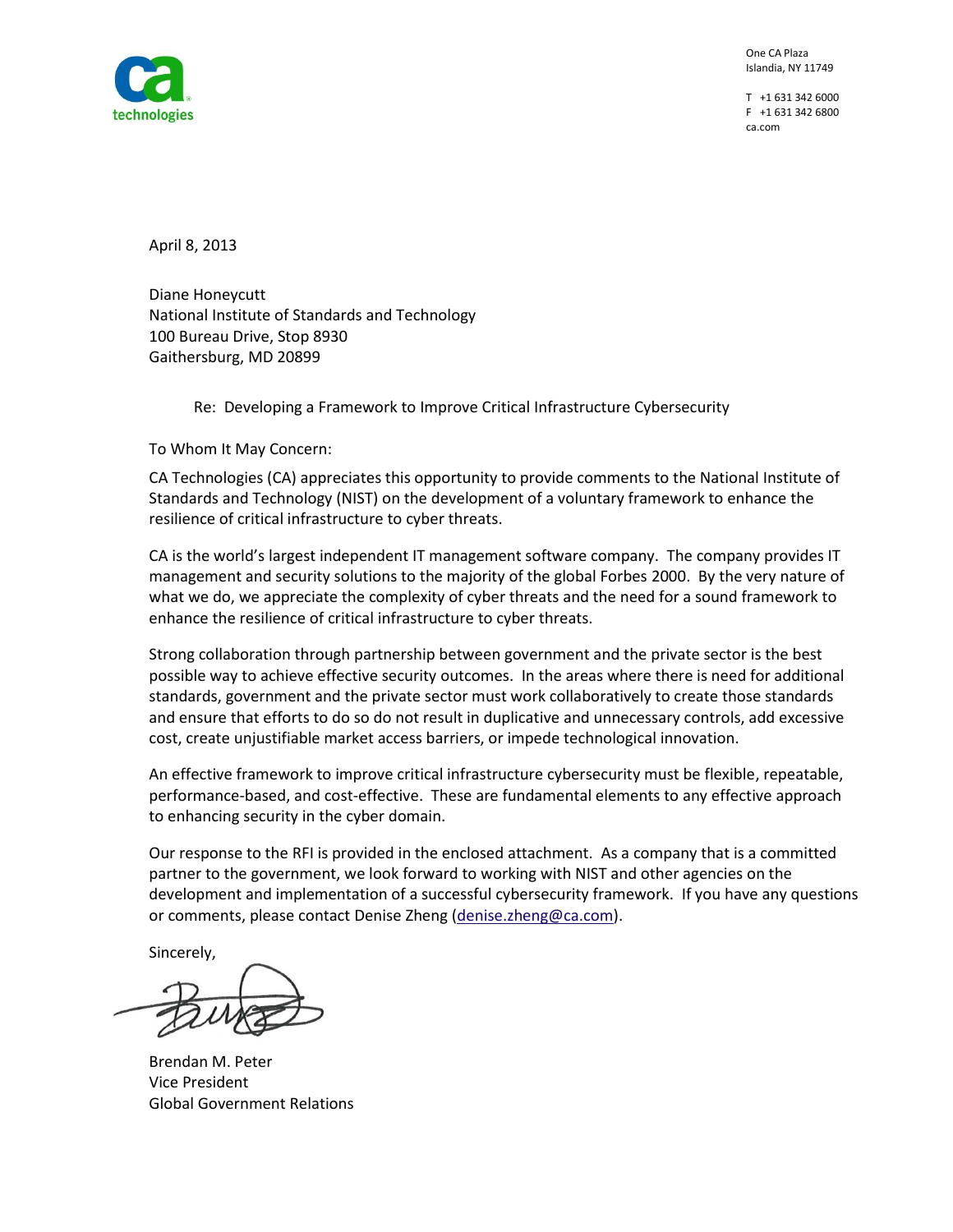## **Risk Management**

## **Enterprise Risk Management**

CA Technologies (CA) has an enterprise risk management program to aggregate and report on management's response to significant risks affecting the business strategy, operations, financial reporting, and legal and regulatory affairs. Reporting is provided to company executives and the Board of Directors.

## **Cybersecurity Risk Management**

Given the nature of the company's business, cybersecurity risk figures prominently within CA's overall enterprise risk management program. We have comprehensive cybersecurity policies and procedures covering a range of areas including acceptable use and access to IT systems and assets, data classification, malware, and incident response. All of our policies and procedures are reviewed regularly as a control to maintain the company's ISO 27001 certification. These policies and procedures drive the underlying security controls adopted across the company to provide defense in depth protection of our intellectual property and critical assets and to maintain business continuity.

 throughout the year as the threat landscape changes or if controls are modified. When new policies are automated communications from our quality management system. Cybersecurity policies and All corporate information security policies and procedures are reviewed by senior management before publication and at time of modification. The policies are updated at a minimum annually and created or if there are significant modifications, the relevant stakeholders are made aware through procedures are also central to new hire and regular and continuous cybersecurity awareness training for employees.

## **Security Organization and Structure**

 quarterly and is comprised of senior executives across all relevant business units within the company. CA Technologies has a centralized security model where the design, build, and operations of security controls source from one governing security body under our Chief Information Security Officer (CISO). To remain synchronized with senior leadership, we have a cybersecurity council that manages cybersecurity risks to the company. The objective of the council is to build, improve, and implement the company's cybersecurity roadmap and to assess progress toward objectives. The council meets Each member of the council is responsible for implementing the policies and controls within their line of business and is held accountable for cybersecurity matters related to their department.

# **Risk Ranking and Prioritization**

 We have adopted a model wherein we risk rank our most critical assets and applications based on the controls. As weaknesses or vulnerabilities are identified, we prioritize remediation activities based on information contained within. The ranking is done based on our data classification policy which defines what types of data are considered public, company record, confidential or highly confidential. Identification of our most critical assets enables us to take a risk-based approach when applying security the asset risk level and criticality of the exposure. We use third parties to assess our risk periodically and provide us with a gap analysis and risk mitigation steps.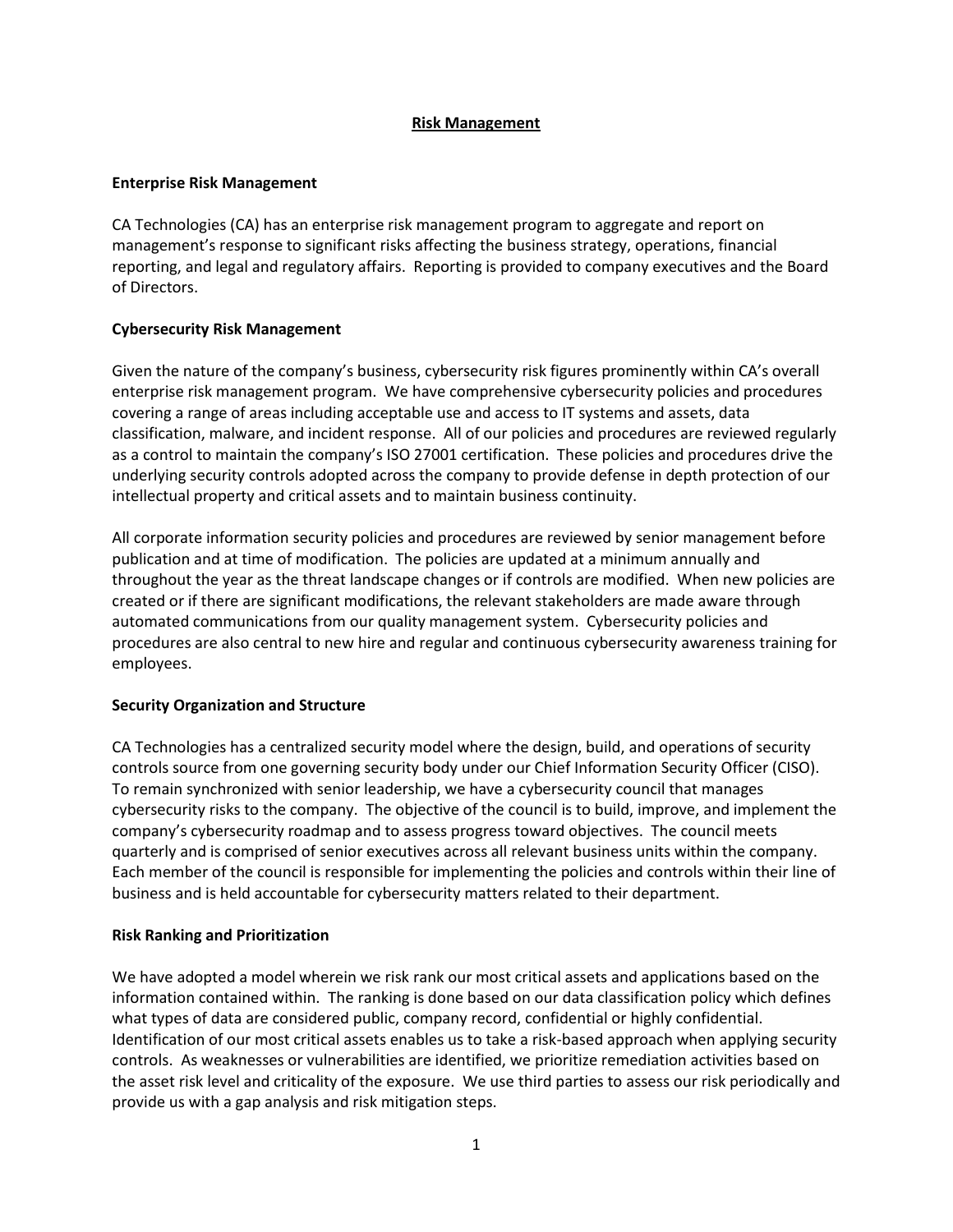### **Understanding, Measuring, and Managing Risk**

 Managing cybersecurity risk is a top priority for the company. We take a measured approach to continuously improve our countermeasures and manage and reduce our overall risks over time. We leverage internally defined security control frameworks as well as industry recognized frameworks (ISO 27001 and COBIT) as part of our security governance model. Many of our policies and procedures include NIST, SANS, ISO, IEEE, and other industry best practices and recommendations. We have our own risk ranking methodology to assess the severity of cybersecurity risks and prioritize our action plans accordingly. We report security project and operational health metrics to executive management monthly to facilitate future investment considerations. Changes to and adoption of new technology follow a strong and mature selection process.

### **Business Continuity and Disaster Recovery**

 ensure that risk related to business continuity is minimized. Various metrics are used by IT leadership to We have employee organizational and corporate level goals that are assigned to improve, measure, and understand how the company is operating against its objectives and enables intelligent and timely decision making for future improvements.

## **Industry Cybersecurity Best Practices**

 CA provides IT management and security solutions to a majority of the global Forbes 2000 companies. most critical and effective security practices and is applicable across all critical infrastructure sectors. While we work with a range of critical infrastructure sectors, our largest customer base is within the financial services sector, where we provide industry-leading identity management, authorization, access control, and data management and loss prevention solutions. Rather than providing an inventory of existing standards, our response is focused on identity and access management, which is one of the We believe that robust identity access management must be a part of any framework to mitigate cyber risks to critical infrastructure.

#### **Identity is the New Perimeter**

 users have moved outside of the firewall. Traditional control boundaries are eroding and in some cases Traditional cybersecurity command and control methods are no longer flexible enough to handle the demand for increasingly complex IT ecosystems designed to provide services anytime, anywhere, and to anyone with appropriate business need and access rights. As the popularity of cloud, infrastructure as a service (IaaS), platform as a service (PaaS), and software as a service (SaaS) offerings has grown in recent years, and with the explosion of mobility and new smart endpoints, more and more applications and are in jeopardy of being obsolete. We see this happening at a tremendous rate within the financial services sector, but the trend is also prevalent within other critical infrastructure sectors.

The traditional notion of network perimeter security is far less significant today. In the past, the network perimeter provided a hard outer shell around all of its data and applications. This approach kept everything contained, and security and IT teams could easily manage employee identities internally. As the number of remote employees has grown, VPNs became part of the perimeter. Today,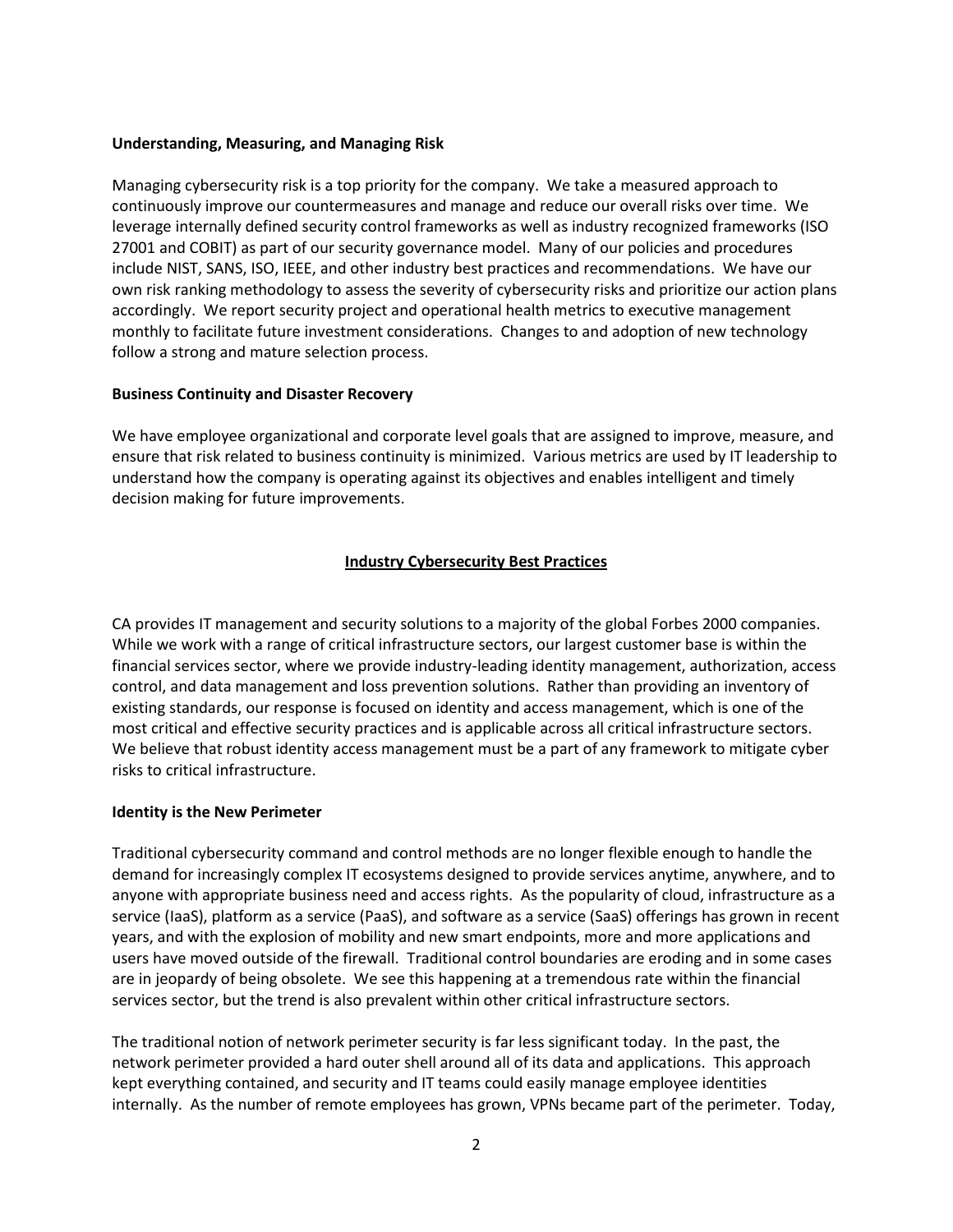the notion of the firewall and having an "inside the network" and an "outside the network" is less relevant, and therefore, organizations have to change how they manage security and user identities.

 should be traced and potentially certified are all items that have identity as a common thread. In this new landscape, identity is the new security perimeter; identities of individuals as well as the identities of things. The need to identify who or what is accessing a resource, what level of assurance is required, what constraints are placed on the usage and dissemination of data, and how the activity

The following frameworks enable effective and adaptive security in this new environment.

# *Identity Management and Governance (IMAG)*

All internal and external IT systems have multiple users with a range of roles and business needs. Identity management and the corresponding identity governance involve:

- On-boarding and off-boarding of users;
- Ensuring that different systems have consistent views of the same users (identity-linking);
- • Managing user privileges and roles; and
- Ensuring that systems meet compliance requirements related to user creation, deletion, and management.

 encompass federated identity communities. The attributes/claims of identities can be of various strengths, ranging from information that is either provided by the individual to information that is quality and strength. More critical and sensitive transactions need a higher level of assurance that the IMAG provides the foundation for trusted identities. It can either be centralized or distributed, and can provided by a higher level vetting organization that is able to deliver high quality attributes that have been verified through various third party systems or databases. As such, identities can also be of varying identity is really under control of the entity claiming ownership. This is where strong authentication provides benefit.

# *Strong Authentication*

 stronger authentication technologies as the value and sensitivity of the affected assets and data IT systems expose assets with differing levels of importance and sensitivity. Some have low sensitivity, such as websites that expose publicly available information, and often allow access to anonymous or low assurance users. Other systems are highly sensitive, and may impact the operations and resiliency of critical infrastructure. These systems require users to be identified prior to access, using progressively increases. A common approach is to use a variety of authentication technologies – both single and multifactor – where the specific technology used to protect a given system is selected based on its strength, balanced by usability and convenience. Multifactor authentication is becoming increasingly important as attacks on single factor (password) authentication increase. Another complementary approach is to augment strong authentication with risk analysis. In this approach the characteristics of a given authentication attempt are collected and used to generate a risk score that indicates the likelihood that the authentication is genuine, independent of whether the user authenticated correctly.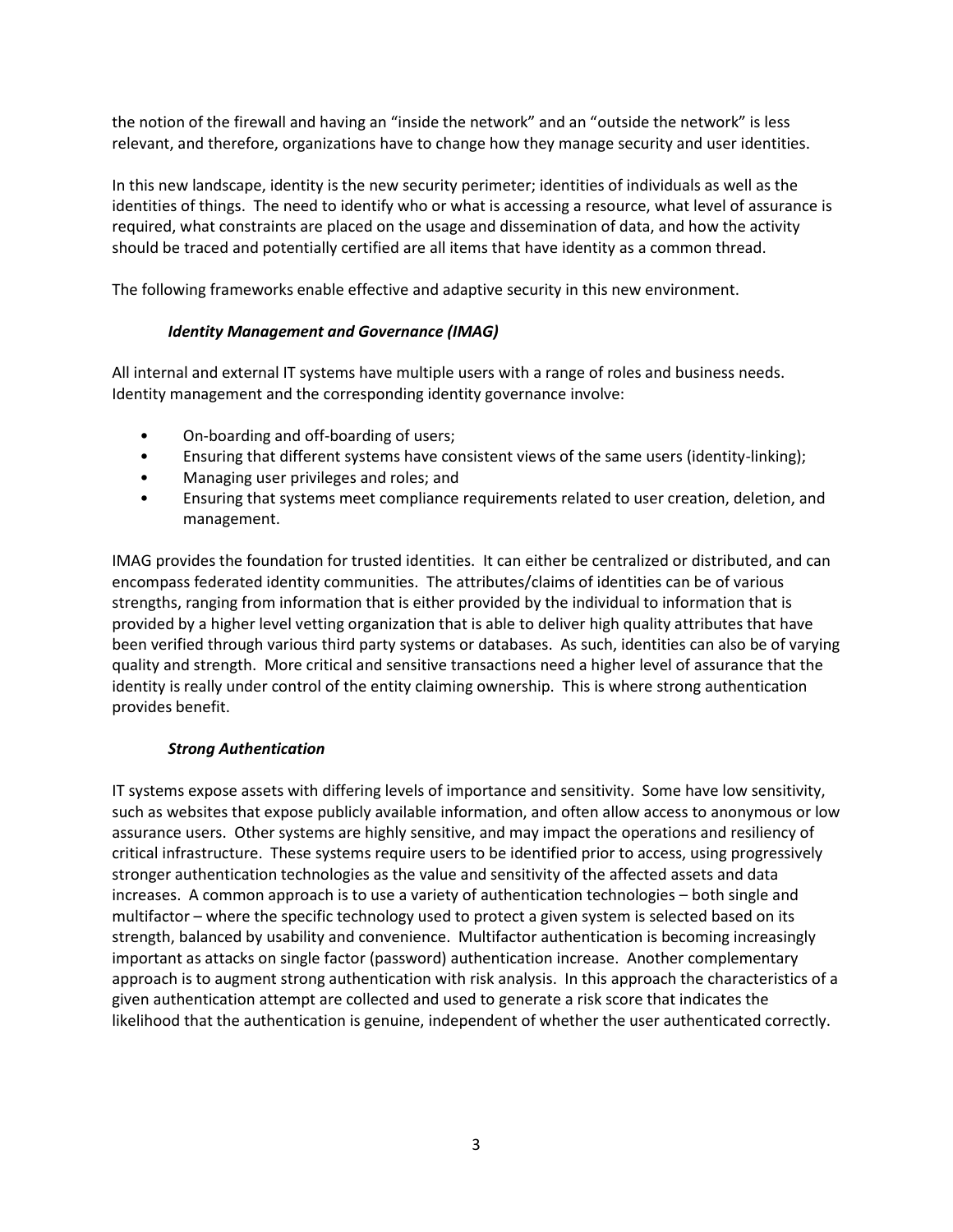#### *Access Management*

 many different infrastructure assets. There is a need for manageable ways to protect access to these enforcement of access policies applied to many endpoint systems. Identity is an element that defines Even single IT systems or small groups of systems may expose a wide range of assets with varying degrees of sensitivity. For example, a single web server might expose thousands of URLs that connect to assets such that only the appropriate users or roles can perform only approved operations on them. A typical approach is to use an access management system that centralizes the administration and access. The identity, its strength, and the context in which resources are being accessed are necessary to adequately control and secure sensitive information. As users expand their usage of cloud and mobile services, the only item that is consistent across these scenarios is the identity. There are a few categories of identities that need to be considered. Employees, partners, customers are all types of identities. Administrators of critical IT infrastructure are also another type of identity that can cause great harm. These accounts normally have elevated privileges that allow them to circumvent traditional command and control practices. To mitigate this particular category of elevated privileges and shared accounts, privileged user management has evolved as a new practice within IMAG.

## *Privileged User Management*

 evolving cloud environments, the control of these administrative accounts becomes more critical. Many IT systems, particularly legacy systems, do not have complex or fine-grained privilege management systems, where individual users are only given access to certain actions affecting specific assets. Rather, many have highly-privileged ("administrator" or "root") user accounts that must be used to perform a range of IT management tasks. Privileged account passwords are often shared between many people and may be lost or exposed. It is consequently hard to know which user performed a given management task, making audit and compliance difficult. This lack of accountability has proven to be a vector of attack for malicious entities. Company assets and operations are at great risk if a privileged user account is compromised because it is much easier to cause damage within administrative boundaries. An approach to solving this problem is to use a privileged user management system. Such a system provides additional controls on privileged accounts. Rather than the account passwords being widely known, single-user passwords are provided only as needed, under strict controls, and to specific users. This protects against loss of passwords, prevents unauthorized access, and provides an audit trail of which user performed which privileged operations. Privileged user management is even more important in virtualized environments, where the number of operating environments ("guest virtual machines") grows exponentially, and privileged users exist in both host and virtual systems. As organizations assemble applications and services from a combination of on-premise capabilities and

## *Data Protection*

 bring your own device (BYOD) and cloud environment. To deal with this concern, data protection and content-aware solutions need to be deployed. Data protection must also maintain the relationship of As an entity's network and applications transition into a hybrid environment, the next area of concern is protection of intellectual property or other sensitive information. Content or data is like water. It finds the most efficient way out of a container. Attempts to keep it contained have proven flawed in the new the policy and identity as it transitions through the various containers such as email, disk, SharePoint, etc.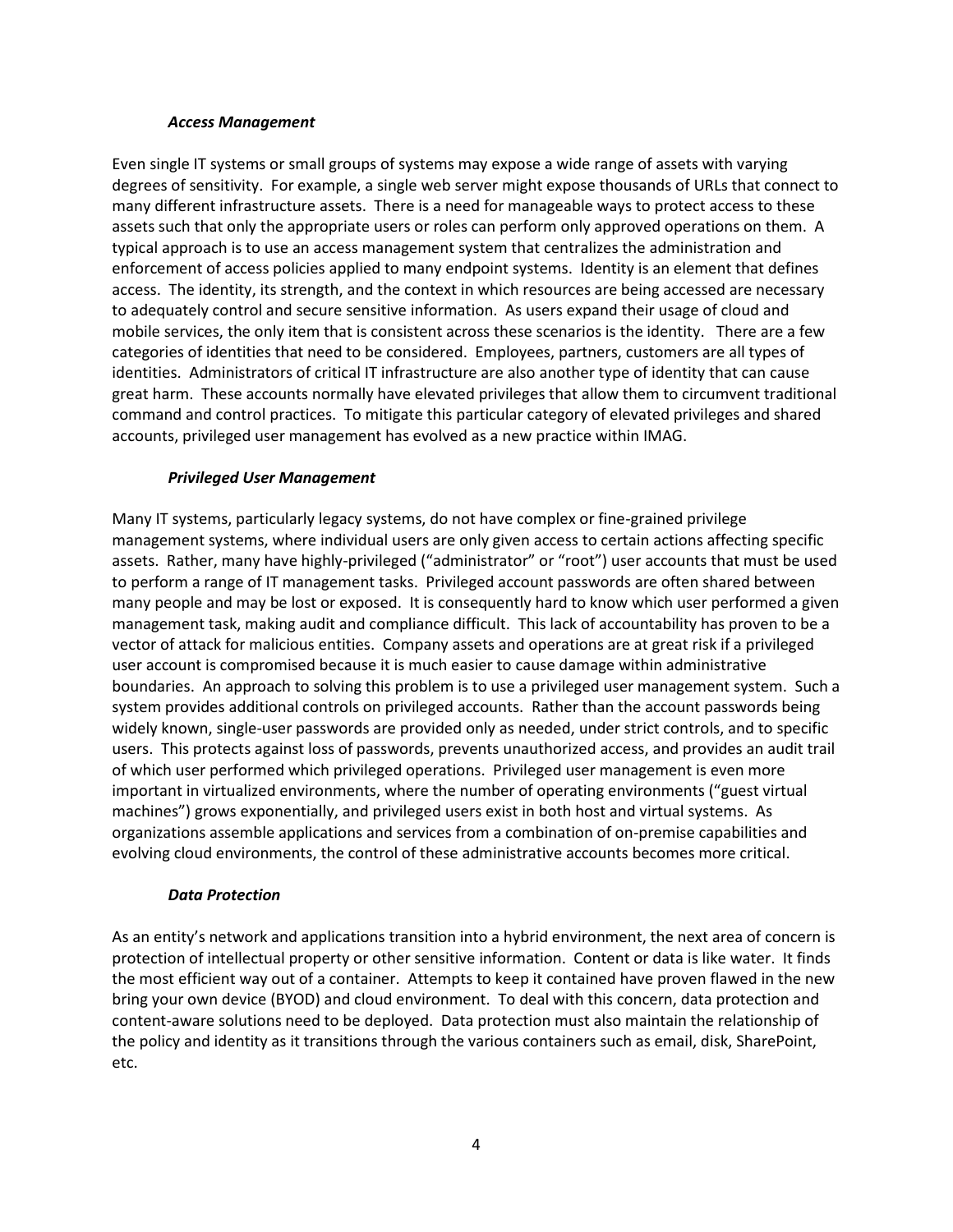controls according to policy. For example, an attempt to copy a sensitive file to a memory stick might be blocked. An email with sensitive data might be intercepted before being sent and encrypted. Moving Data is a key IT asset that is particularly difficult to protect, because it must be available to users in order for it to be valuable. Yet by making data available there is a risk of it being lost or exposed to attackers, either through malicious attack or simple innocent mistake. An approach to protecting against these situations is to implement systems that classify data, monitor its access, and automatically implement from manual user intervention to automated policy enforcement and assuring that the content policy is part of the payload are critical components of protecting sensitive information from cyber threats.

# *Cloud Security & Integrated Systems*

The approaches discussed above apply to different threat areas, and they also complement each other. Integrating these approaches into a broader security solution provides natural synergies. For example, the management of users; creation of their authentication credentials; assignment of roles; and management of access policies all naturally go together and can be presented to an IT manager as an integrated solution. This makes the overall IT management process both more scalable, as well as more secure. Management of the integrated solution itself can be made easier by providing it as a cloud service. This provides centralized, integrated security, with the ability to standardize on important aspects like SLAs and audit requirements.

# *Threat Detection*

In addition to the security controls identified above, threat detection (e.g., antivirus, intrusion detection, malware detection) is used to try to identify any malware or malicious users who have bypassed existing security controls or exploited weaknesses in the attacked system. These systems are a last line of defense in a complete security implementation. A related threat detection approach is that of penetration testing.

# *Audit*

Security Information and Event Management (SIEM) software allows for auditing capabilities of log files in order to detect malicious usage that has not been detected through either data protection or threat detection capabilities. We are seeing a movement in this area to combine traditional SIEM approaches (using specific log files) with Big Data in order to provide more accurate detection and a better view into an organization's processes.

# **Cross-Sector and Cross-Organization Applicability**

 opportunities, while minimizing cybersecurity exposures. The approaches listed above are generic best practices for cybersecurity that apply to all sectors. The intersection of identity, applications, and data needs to evolve for an ecosystem that spans both public and private sectors but allows for mixing and matching of approaches to maximize enterprise business

 Identity management, authentication, and access management are used to some extent in all organizations, from small to large, although some organizations will have better documented, more controlled, and/or better automated processes than others. Privileged user management is typically used in larger organizations with stricter controls (e.g., financial institutions) and recently within hosted IaaS and PaaS services. Data protection is typically used in larger organizations and organizations that